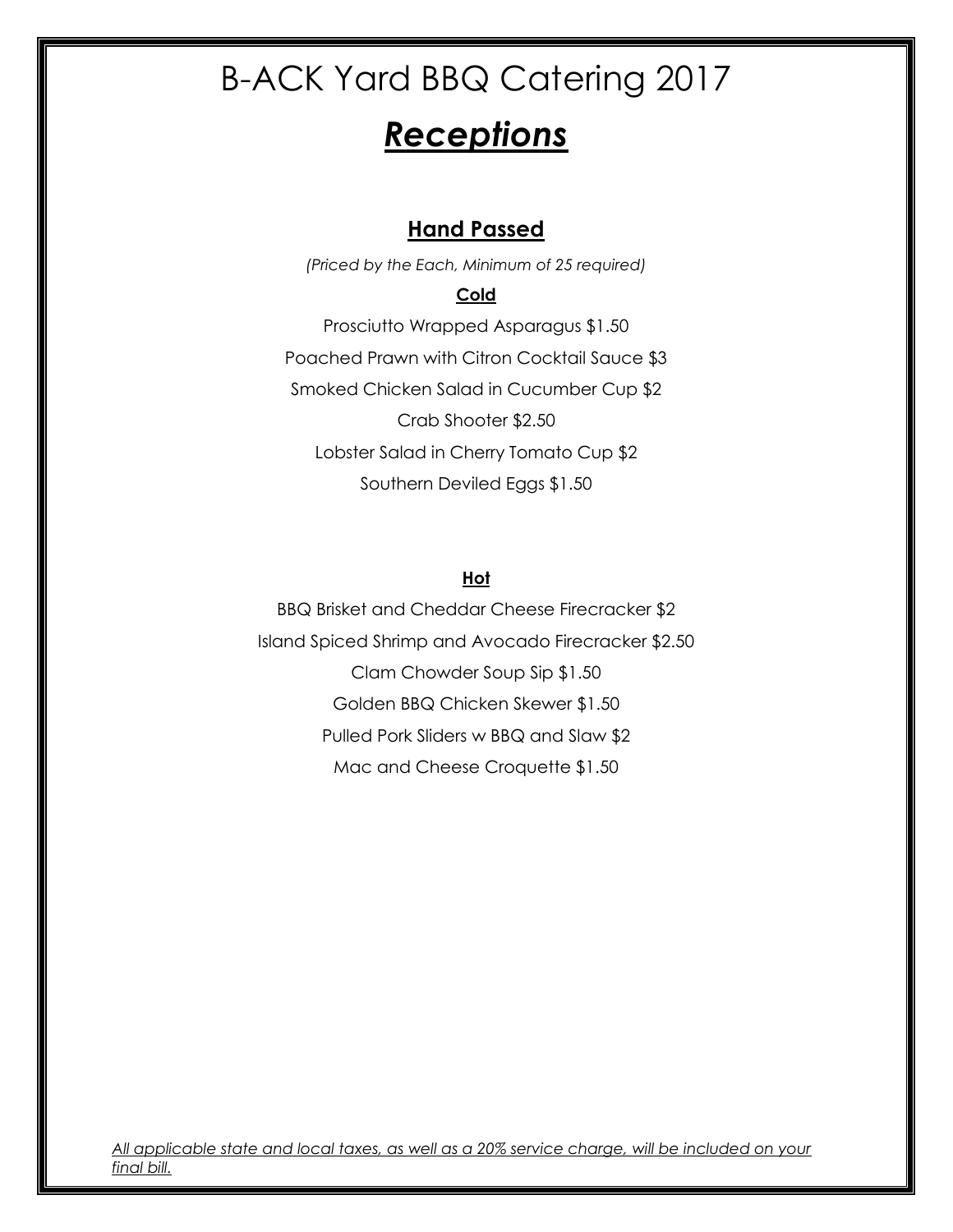### **Stations**

*(Attendant fees are not included in pricing, please contact us to discuss)*

#### **Raw Bar**

Littleneck Clams, Duxbury Oysters, Stone Crab Claws, Jumbo Prawns, Citron Cocktail Sauce, Champagne Mignonette, Hot Sauce, Lemon and Lime Wedges. \$19 per Person, Per Hour

#### **Carving Station**

*(All carved items are served with warm split Rolls)* Smoked Brisket of Beef with house red and gold BBQ sauces \$17 per Person Carved Prime Rib of Beef Au Jus, and Horseradish Mayo \$18 per person Whole Roasted Tom Turkey, Giblet Gravy, Cape Cranberry Sauce \$13 per person Herb Roasted Baron of Beef, Pickled onions, House Mustards \$14 per person Rack of Heritage Pork Ribs \$16 Pulled Heritage Pork Shoulder \$14 Maple Hot Smoked Salmon Filet \$15 per person

#### **Dips and Chips**

Sliced Bread, Crackers, Pita, Potato Chips, Roasted Garlic and Tomato Hummus, Lemon Tahini Hummus, Crispy Fried Chickpeas, Marinated Olives and Feta Roasted Eggplant Caponata, Warm Spinach and Crab Dip \$17 per person

#### **Farm Fresh Veggie Antipasto Display**

Roasted Cauliflower, Mexican Hot Carrots, Grilled Asparagus, Roasted Red Pepper, Balsamic Marinated Mushrooms, Cipollini Onions, Lemon Aioli, Sliced Baguette. \$17 per Person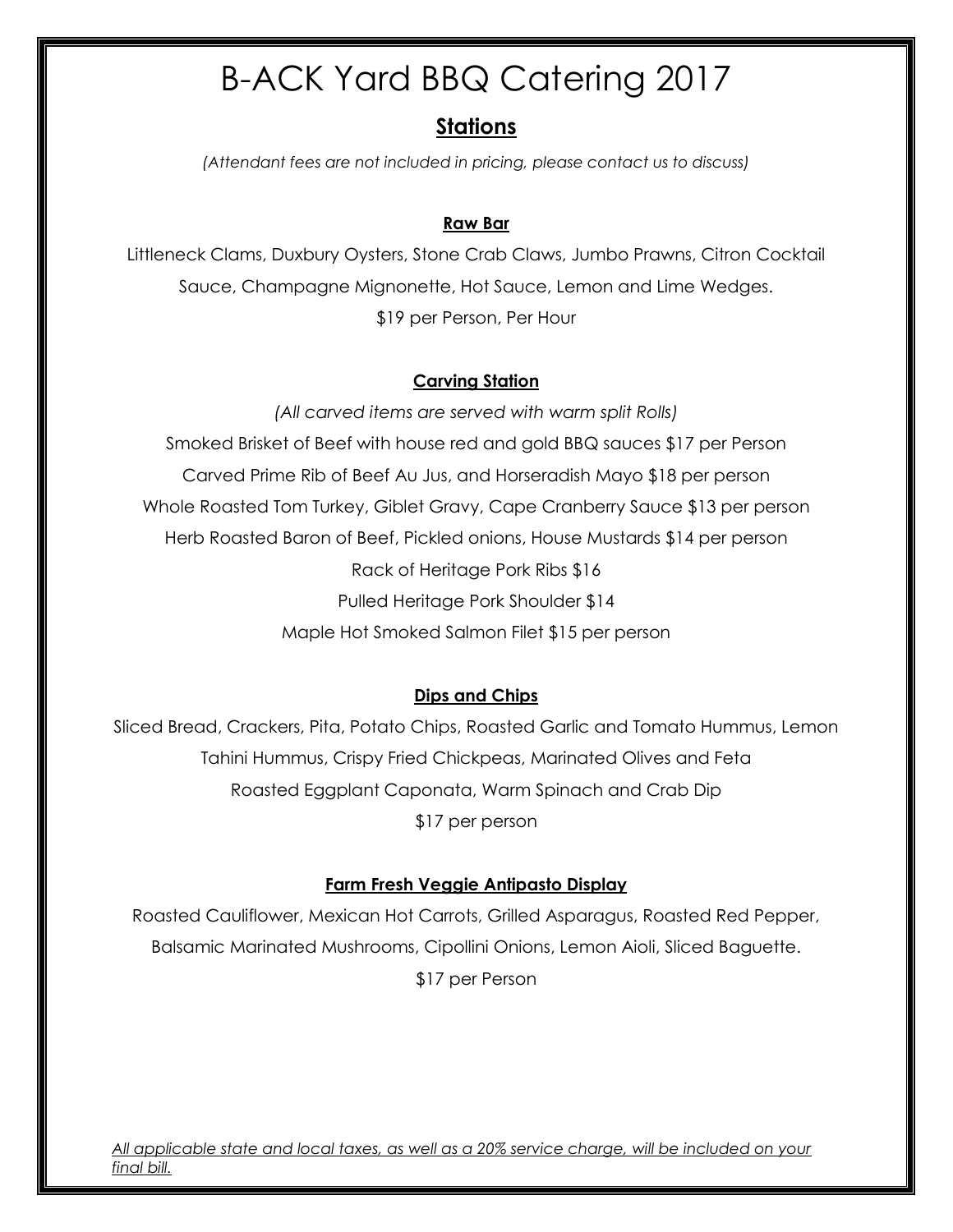#### **Artisan Cheese Board**

Great Hill Blue Cheese, French Camembert, Vermont Cabot Cheddar, Grana Padano, Fig Spread, Sweet and Spicy Peppers, Sliced Baguette, Crackers, Spiced Walnuts. \$19 per Person

### **Buffet Meals**

#### **Salad bar Buffet**

Arcadian Blend of Greens, Crisp Iceberg, Hearts of Romaine, Arugula Garlic Peppercorn Caesar Dressing, Great Hill Blue Cheese Dressing, Simple Vinaigrette Cherry Tomatoes, Sliced Red Onion, Roasted Red Pepper, Shaved Carrot, Dried Cranberries, Jerked Chicken Breast, Grilled and Chilled Salmon, Roast Beef, Spiced Nuts, Crispy Potato Sticks, Warm Rolls, \$23 per person

#### **All American**

Mixed Greens with Dressings Cole Slaw, Potato Salad Prime Beef Burgers, All Beef Hot Dogs BBQ Chicken, Sausage and Peppers Cape Cod Chips, Corn on the Cob Mac and Cheese, Baked Beans Rolls, Lettuce, Tomato, Mustard, Relishes, Pickles Ketchup, Mayo \$29 per person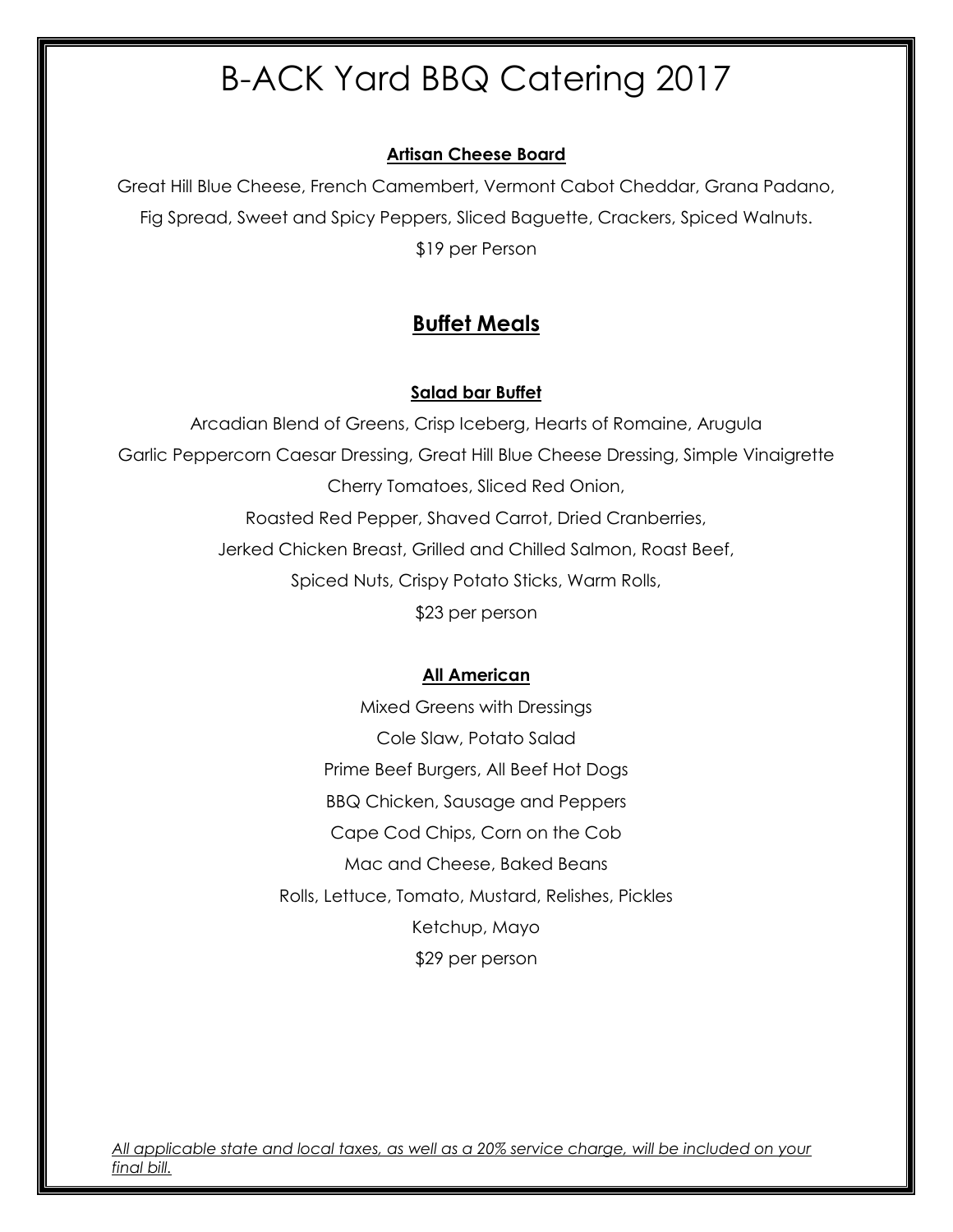#### **Southern BBQ**

Chorizo Chili with Lime Wedges, Fritos and Cilantro Cream Wedge Salad with Blue Cheese Dressing, Bacon, Tomato, and red onion. Cole Slaw, Potato Salad, Golden Glazed Chicken Breast, Pulled Heritage pork, Mac and Cheese, Braised Greens, Baked Beans, Pull apart Buns \$35 per Person

#### **Texas BBQ**

Corn bread, Caesar Salad with Crouton, Cole Slaw, Potato Salad, Pickled Carrots and Jalapenos, Smoked Wagyu Beef Brisket, Grilled Kielbasa, Achiote Roasted ¼ Chicken, Grilled Asparagus, Signature Mac and Cheese, Baked Beans

#### \$39

#### **Cape Lobster Bake**

N.E. Clam Chowder w Lavosh Crackers Cole Slaw, Potato Salad, Mixed Greens and Dressings Steamed 1.25lb Lobster, Drawn Butter Boiled Kielbasa, Steamed Clams and Mussels with White Wine and Herbs Corn on the Cob, Lemon Thyme Roast Chicken Red Bliss Boiled Potato, Cornbread \$59 per Person (For 2# lobsters add \$15)